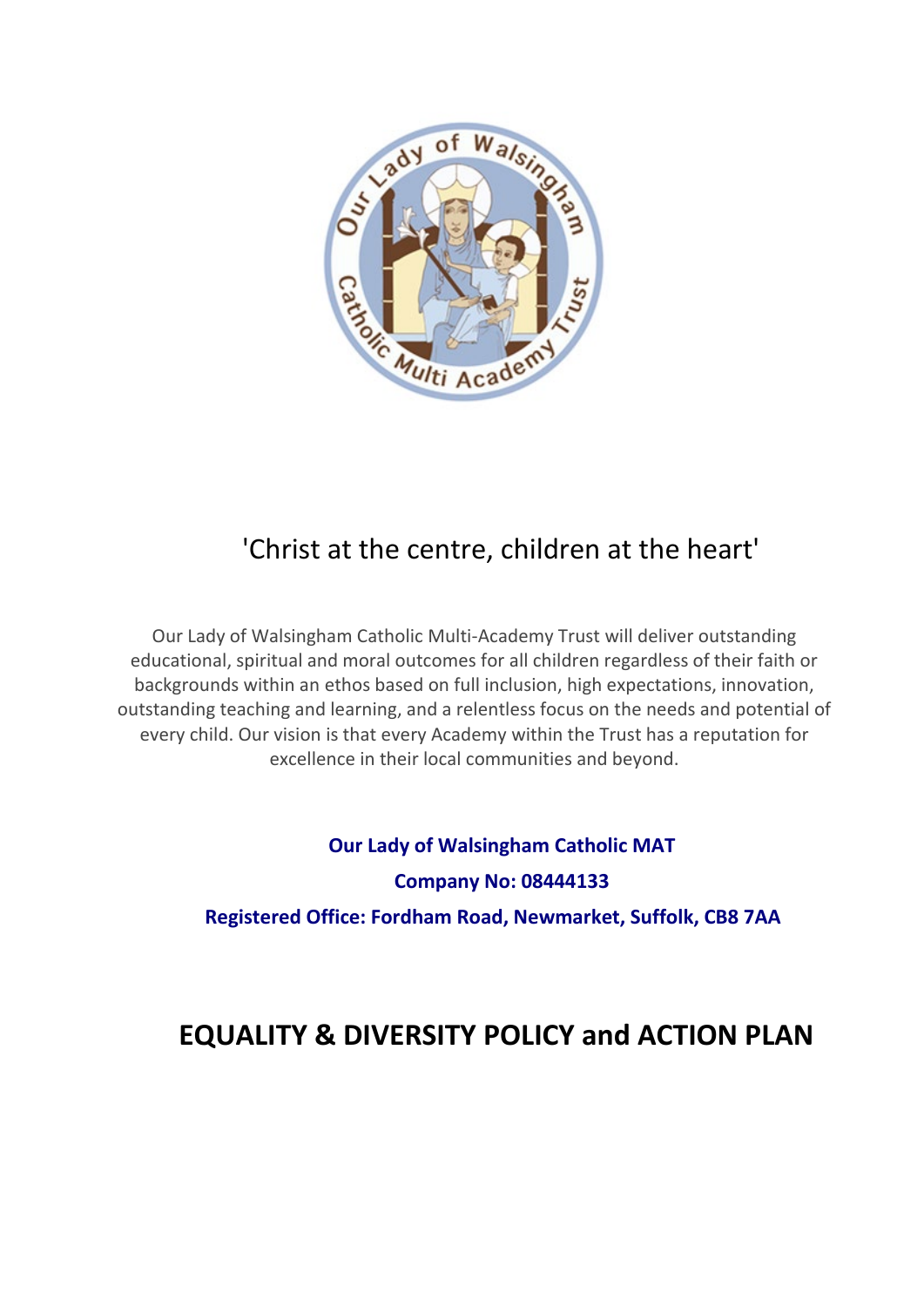#### OLW CMAT (THE MAT) EQUALITY & DIVERSITY POLICY and ACTION PLAN

#### **Vision, Values and Ethos**

The Directors, Local Governing Bodies and each Academy within the OLW CMAT are deeply committed to the principles of equality. In each Academy we have a caring and supportive Academy ethos that seeks to value all individuals and ensure that they achieve their potential. Each Academy is active in its role in promoting equality of opportunity for everyone who makes up our Academy community.

Through our policies and practices we strive to eliminate all forms of discrimination and harassment that present barriers to both staff and students achieving their full potential. We actively promote positive, respectful attitudes and relationships between and amongst all members of our Academy community and encourage them to be active partners in the promotion of equality of opportunity in all aspects of Academy life and beyond.

We provide a broad and balanced curriculum in a happy, challenging environment where everyone can develop their maximum potential and feel valued as individuals who can contribute to the life of our Academies and society in general.

We have robust and supportive policies in place that are underpinned by our Catholic ethos which ensures that our practices actively promote equality of opportunity amongst staff and do not in any way discriminate against any gender in any area of recruitment, retention, promotion, training or any aspect of employment.

We are committed towards ensuring that the development, implementation and monitoring of our equality action plan (evidenced in our MAT Improvement Plans and individual Academy Improvement Plans) is the vehicle for actively embedding equality within our policies and practices.

The underlying and overriding principle of our faith in Jesus Christ binds us together in love, understanding and mutual enrichment.

'You are, all of you, sons of God through faith in Christ Jesus. All baptised in Christ, you have all clothed yourself in Christ and there are no more distinctions between Jew and Greek, slave and free, male and female, but all of you are one in Christ Jesus.'

(Galatians 3: 26-29)

The Gospel itself leaves us in no doubt that our belief in its values should place us in the forefront of the movement for equality between all members of our community of Academies.

#### **The Legal Context**

We welcome our duties under the Equality Act 2010 to eliminate discrimination, advance equality of opportunity and foster good relations in relation to age (as appropriate), disability, ethnicity, gender (including issues of transgender, and of maternity and pregnancy), religion and belief and sexual identity.

We welcome our duty under the Education and Inspections Act 2006 to promote community cohesion.

Page 2 of 14 We recognise that these duties reflect international human rights standards as expressed in the UN Convention on the Rights of the Child, the UN Convention on the Rights of People with

THIS POLICY DOES NOT CREATE CONTRACTUAL OBLIGATIONS ON THE ACADEMY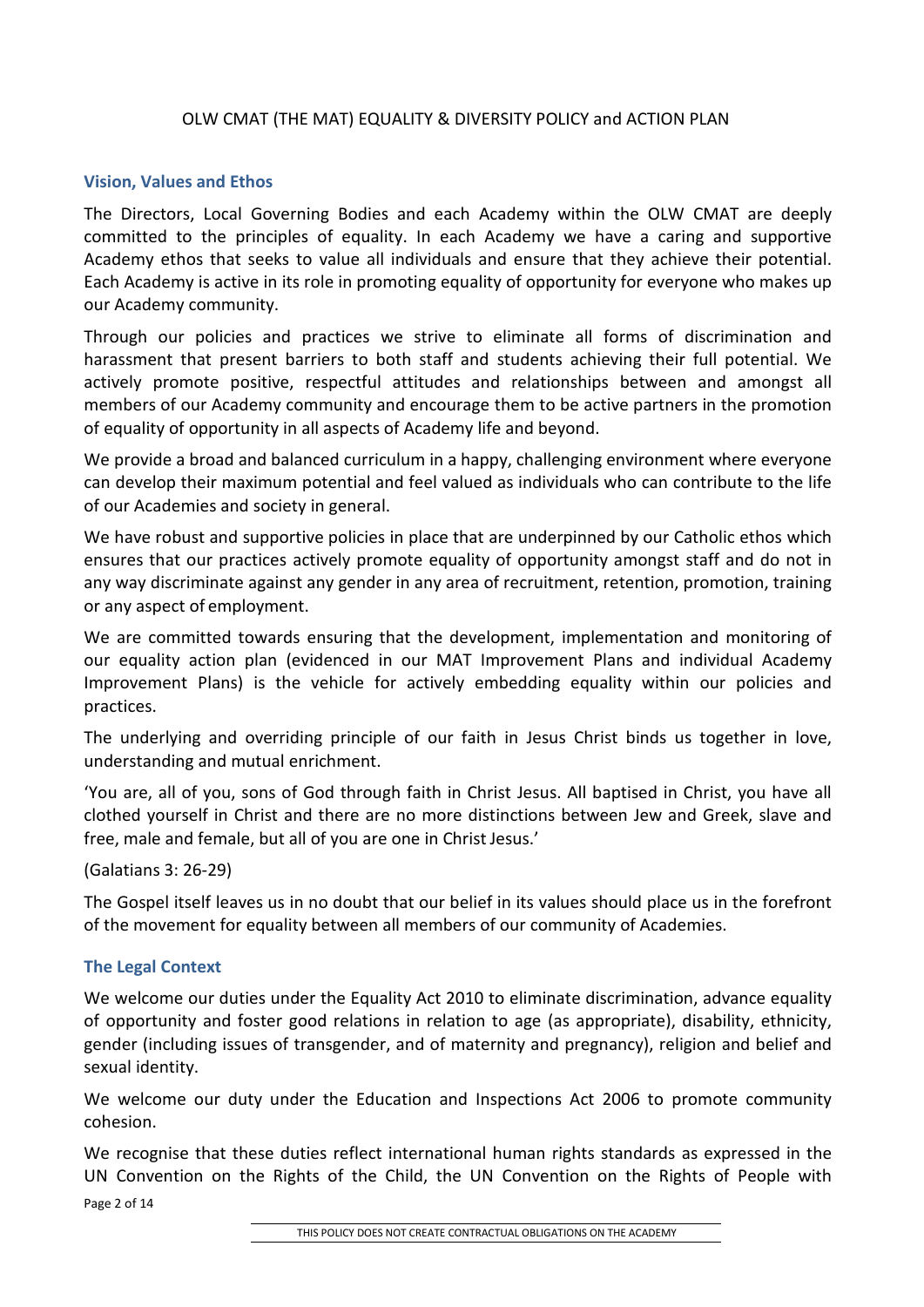Disabilities, and the Human Rights Act 1998.

We understand that from time to time further legislation and guidance is published by Government and relevant legal bodies and we will continually monitor and implement relevant policy and practice to ensure compliance.

## **Guiding Principles**

In fulfilling the legal obligations cited above, we are guided by nine principles:

# **Principle 1: All learners, members of staff\*, directors, governors and volunteers are of equal value**

We see all learners and potential learners, and their parents and carers, members of staff, governors, directors and volunteers as of equal value:

- whatever their age
- whether or not they are disabled
- whatever their ethnicity, culture, national origin or national status
- whatever their gender and gender identity
- whatever their religious or non-religious affiliation or faith background
- whatever their sexual identity
- whether or not they are married or in a civil partnership
- whether or not they are pregnant or on maternity leave

(\*Staff = all individuals working at all grades, including senior managers, employees, trainees, parttime and fixed-term employees, casual workers and agency staff)

## **Principle 2: We recognise and respect difference**

Treating people equally (Principle 1 above) does not necessarily involve treating them all the same. Our policies, procedures and activities must not discriminate\* but must nevertheless take account of differences of life-experience, outlook and background, and in the kinds of barrier and disadvantage which people may face, in relationto:

- age
- disability, so that reasonable adjustments are made
- ethnicity, so that different cultural backgrounds and experiences of prejudice are recognised
- gender, so that the different needs and experiences of each gender or gender identity, are recognised
- religion, belief or faith background
- sexual identity
- marital/civil partnership status
- pregnancy and maternity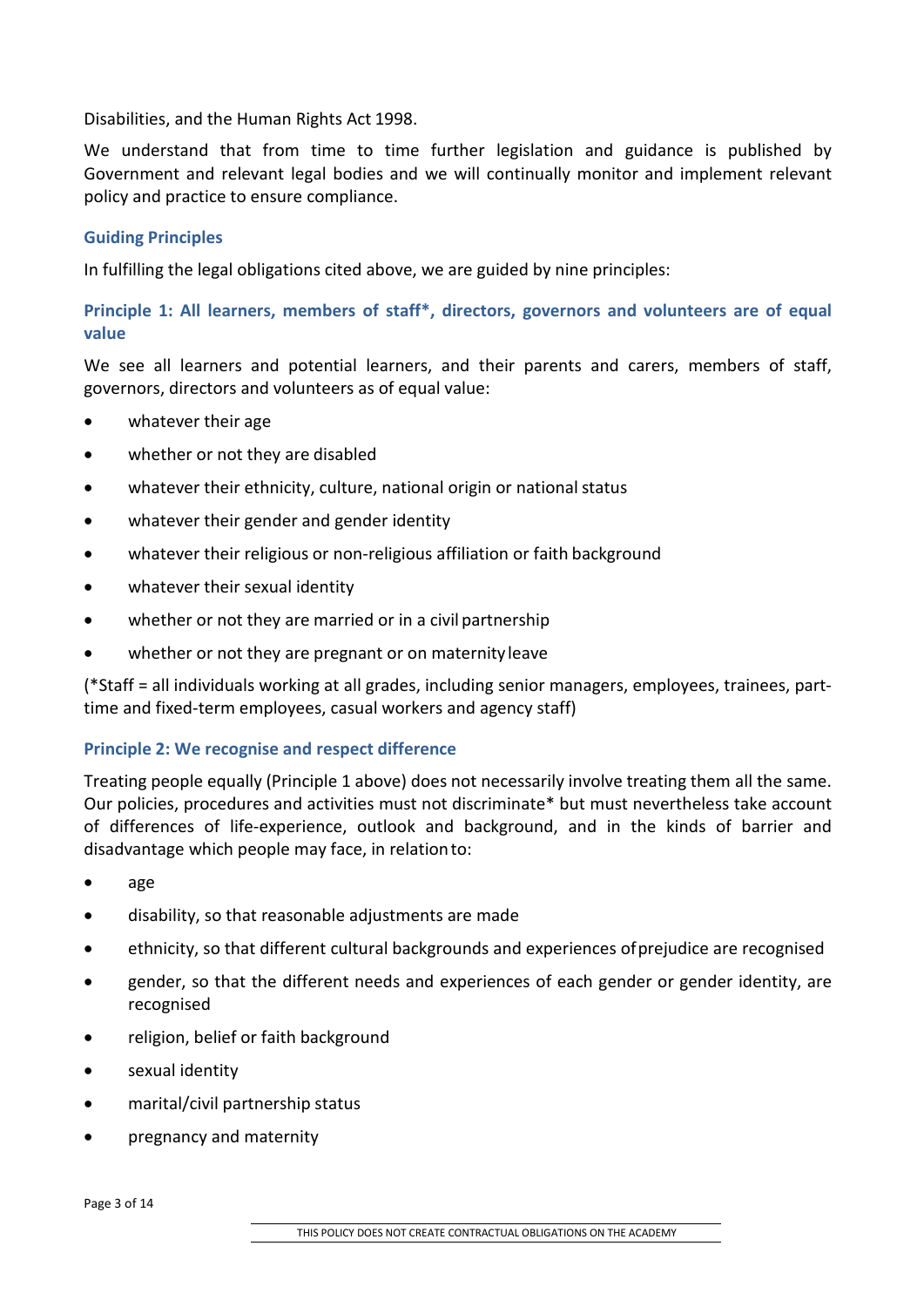\*discrimination may be direct or indirect and it may occur intentionally or unintentionally

# **Principle 3: We foster positive attitudes and relationships, and a shared sense of cohesion and belonging**

We intend that our policies, procedures and activities should promote:

- positive attitudes towards people of different ages and an absence of harassment of elderly people
- positive attitudes towards disabled people, good relations between disabled and nondisabled people, and an absence of harassment of disabled people
- positive interaction, good relations and dialogue between groups and communities different from each other in terms of ethnicity, culture, religious affiliation, national origin or national status, and an absence of prejudice- related bullying and incidents
- mutual respect and good relations between genders, and an absence of sexual and homophobic harassment
- mutual respect and good relations between people regardless of marital or civil partnership status
- positive attitudes towards those who are pregnant or have had children

## **Principle 4: We observe good equalities practice in staff recruitment, retention and development**

We ensure that policies and procedures should benefit all employees and potential employees, for example in recruitment and promotion, and in continuing professional development:

- whatever their age
- whether or not they are disabled
- whatever their ethnicity, culture, religious affiliation, national origin or national status
- whatever their gender and sexual identity, and with full respect for legal rights relating to pregnancy and maternity
- whatever their marital or civil partnership status
- whether they may be pregnant or have had children

#### **Principle 5: We aim to reduce and remove inequalities and barriers that already exist**

In addition to avoiding or minimising possible negative impacts of our policies, we take opportunities to maximise positive impacts by reducing and removing inequalities and barriers that may already exist between:

- People of different ages
- disabled and non-disabled people
- people of different ethnic, cultural and religious backgrounds
- genders

Page 4 of 14 • all sexualities, heterosexual and Lesbian, Gay, Bisexual and Transgender (LGBT)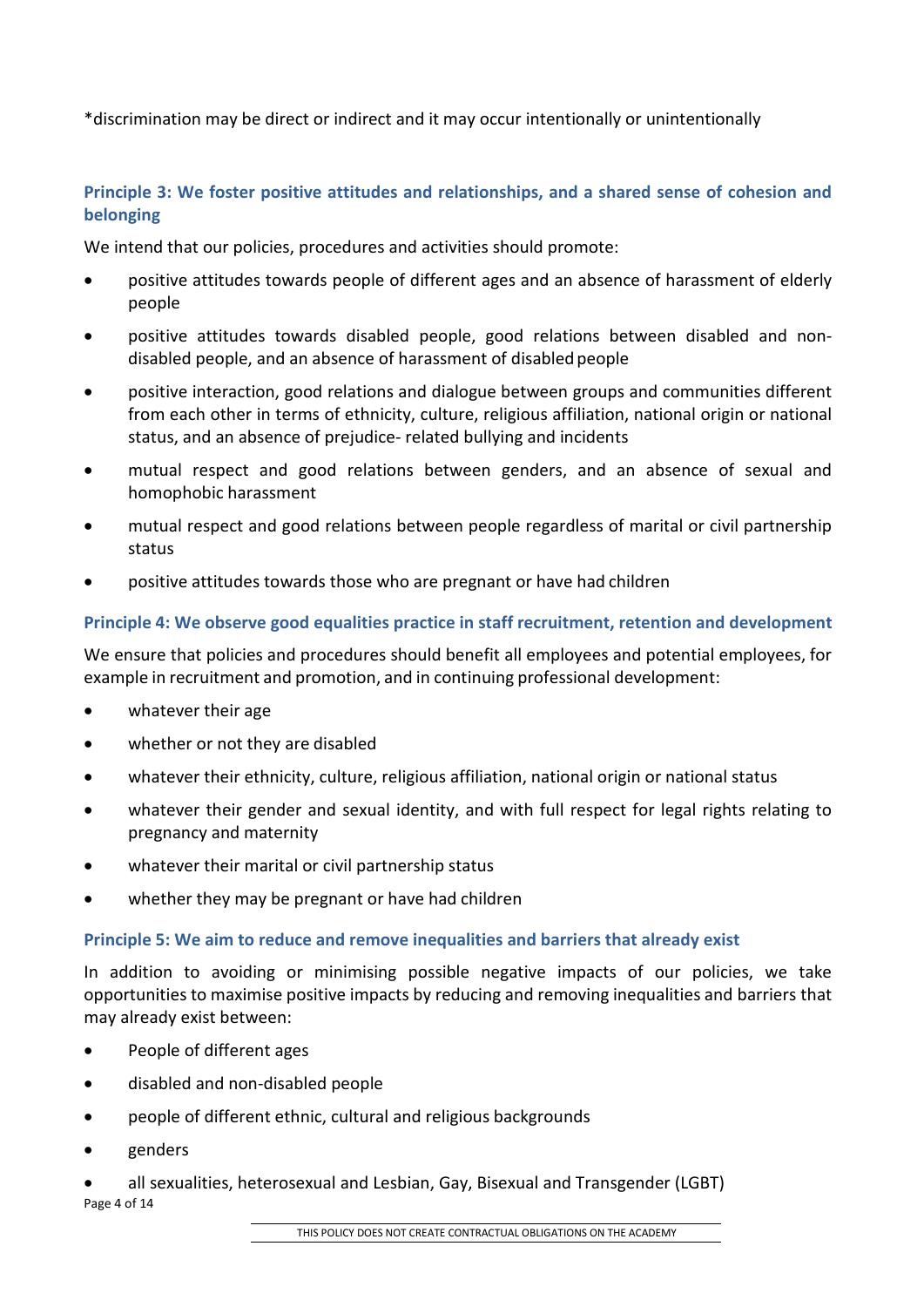- people of different marital status or civil partnership status
- people who may or may not be pregnant, or who may or may not havehad children

## **Principle 6: We consult and involve widely**

We engage with a range of groups and individuals to ensure that those who are affected by a policy or activity are consulted and involved in the design of new policies, and in the review of existing ones. We consult widely and will aim to involve:

- people of different ages
- disabled people as well as non-disabled
- people from a range of ethnic, cultural and religious backgrounds
- all genders
- all sexualities heterosexual and Lesbian, Gay, Bisexual and Transgender
- all those with different marital/civil partnership statuses
- all those who may or may not be pregnant, and those who may or may not have had children

## **Principle 7: Society as a whole should benefit**

We intend that our policies and activities should benefit society as a whole, both locally and nationally, by fostering greater social cohesion, and greater participation in public life of:

- people of different ages
- disabled people as well as non-disabled people of a wide range of ethnic, cultural and religious backgrounds
- all genders
- all sexualities heterosexual and Lesbian, Gay, Bisexual and Transgender
- all people, regardless of marital/civil partnership status
- all people, regardless of whether or not they may be pregnant, or who may or may not have had children

#### **Principle 8: We base our policies and practices on sound evidence**

We maintain and publish quantitative and qualitative information which shows our compliance with the public sector equality duty (PSED) set out in clause 149 of the Equality Act 2010, and on the basis of which we decide on specific and measurable objectives.

Evidence relating to equalities is integrated into our self-evaluation documentation.

#### **Principle 9: Measurable objectives**

We formulate and publish specific and measurable objectives, based on the consultations we have conducted (principle 6) and the evidence we have collected and published (principle 8).

The objectives which we identify take into account national and local priorities and issues, as appropriate.

Page 5 of 14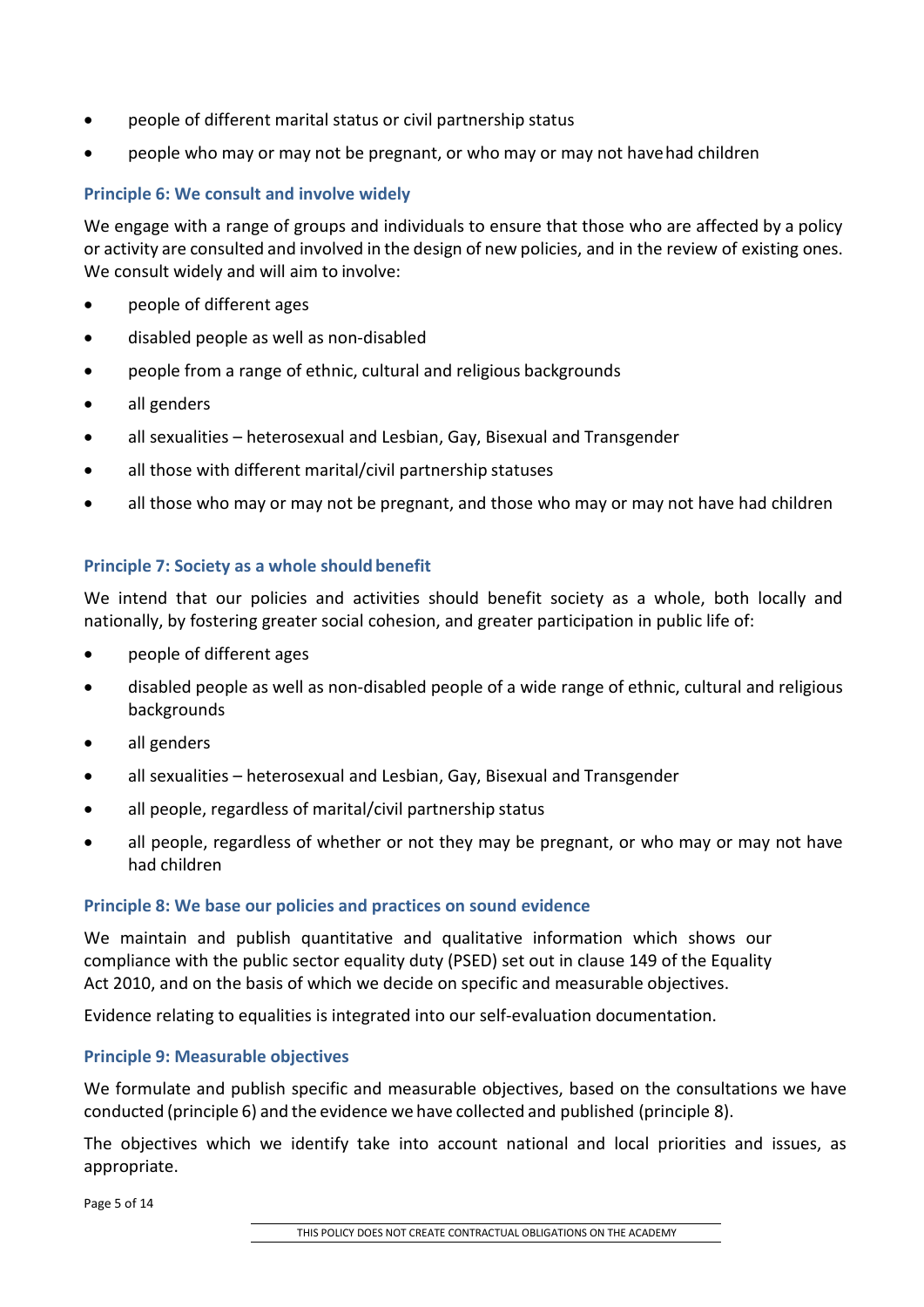Our equality objectives are integrated into the Academy improvement plan.

We keep our equality objectives under review and report annually on progress towards achieving them.

#### **Responsibilities**

All directors, governors, staff, volunteers, students and their families need to develop an appropriate understanding of, and act in accordance with, the Academy's Equality & Diversity Policy and Action Plan. In addition:

**The MAT Directors** are responsible for ensuring that the MAT prepares, publishes, implements, reports on and reviews a Equality & Diversity Policy and Action Plan (including budget requirements), and in particular the employment implications of meeting the Duty.

Each Headteacher works with the Local Governing Body to ensure that:

- the Policy and Action Plan are implemented
- staff recruitment, training opportunities and conditions promote equality and diversity
- all staff, students and their parents/ carers are consulted regarding, and are aware of the Academy's responsibilities to meet, the Equality Duty
- existing and planned policies are assessed for the ways in which they impact on equality and diversity
- curriculum planning, learning and teaching methods, classroom organisation and assessment procedures, behaviour management, Academy journeys and extended Academy activities take account of the need to promote equality and diversity
- incidents of sexual/gender, racist, ageist, disabled bullying or harassment are dealt with according to the Behaviour for Learning and Anti-Bullying policies and the Code of Conduct for staff
- the Equality and Diversity Policy and Action Plan is published on the MAT website and copies of are available in the office of each of theAcademies

**All staff** have a responsibility to deal with incidents of harassment or bullying; help eliminate unlawful discrimination; prepare and/or help deliver a curriculum, learning and teaching methods, classroom organisation and assessment procedures, behaviour management, Academy journeys and extended Academy activities (including work with parents / carers) that take account of the need to eliminate unlawful discrimination and harassment and promote equality and diversity.

**Students and parents / carers** have a proportionate responsibility to understand and act in accordance with the policy, as do **visitors** to the Academy.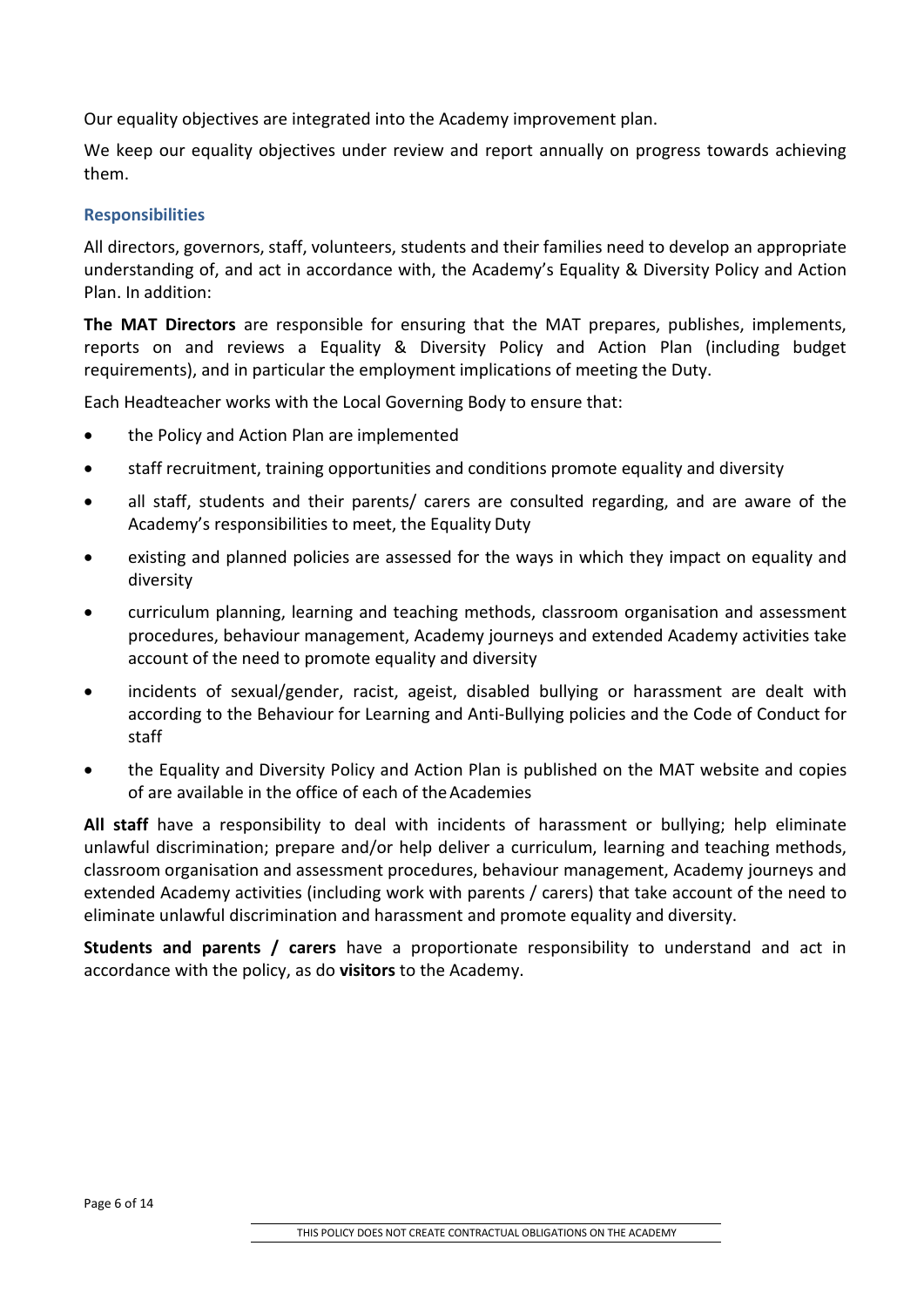## **The Specific Duties**

We are working to develop our understanding of the major equality and diversity issues in each Academy's functions and services. In order to do this we:

- collect and analyse Academy data and other equality-relevant information.
- consult all staff, students, parents / carers and relevant communities
- review all our MAT and Academy policies and practices to assess the ways in which they might impact on equality and diversity
- ensure directors, governors, staff, students, parents and others in our Academies are accountable and understand their responsibilities with regard to preventing discrimination and harassment and promoting equality and diversity
- assess and address the causes of any pay gap related to protected characteristics
- publish and implement the Action Plan within our SIDPs with our proposed objectives and actions

We will:

- set out the results of reviews, consultations and impact assessments
- report on progress annually and set further objectives where necessary

#### **Consultation; publishing; staff, students and parent / carer development**

This policy has been drawn up in consultation with directors, governors, staff, the trades unions and the Academy community. These consultations have contributed to developing the awareness among directors, governors, staff, students and parents / carers of the ongoing need to eliminate unlawful discrimination and harassment and to promote equality and diversity.

We will continue to develop awareness of what constitutes unlawful discrimination and harassment, and of the need to eliminate this and to promote equality and diversity.

This policy does not form part of any employee's contract of employment and may be amended at any time.

#### **Breaches of the policy**

Breaches of this policy will be dealt with in the same ways that breaches of other Academy policies are dealt with, as determined by the Headteacher, the Directors of the MAT and Local Governing Bodies as appropriate.

If you believe that you may have been discriminated against, bullied or harassed you are encouraged to raise the matter through our Grievance Procedure.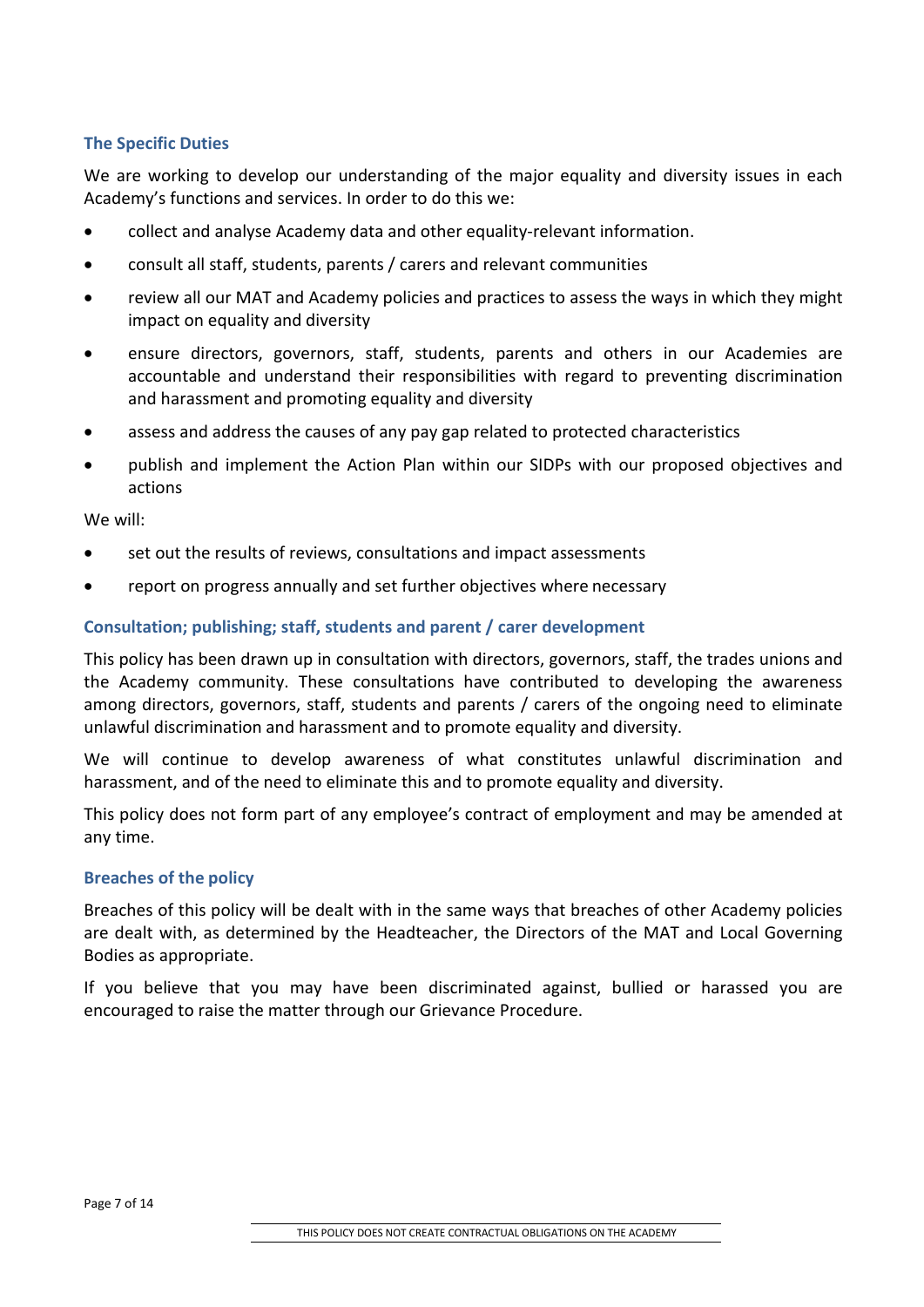Allegations regarding potential breaches of this policy will be treated in confidence and investigated in accordance with the relevant procedure. Staff who make such allegations in good faith will not be victimised or treated less favourably as a result. False allegations which are found to have been made in bad faith will, however, be dealt with under our Disciplinary Procedure.

Any member of staff who is found to have committed an act of discrimination or harassment will be subject to disciplinary action. Such behaviour may constitute gross misconduct and, as such, may result in summary dismissal. We take a strict approach to serious breaches of this policy.

## **Associated Policies and Procedures**

OLW CMAT Equality Duty

OLW CMAT Performance Management, Appraisal & Capability Policies and Procedures for Teachers and Support Staff

OLW CMAT Pay Policy

OLW CMAT Complaints Policy and Procedure

OLW CMAT Data Protection Policy

OLW CMAT Code of Conduct Policy

OLW CMAT Dignity at Work Policy

OLW CMAT Whistle-blowing Policy

OLW CMAT Employee Disciplinary Procedures

OLW CMAT Contracts of Employment

OLW CMAT Grievance Procedures

OLW CMAT Safer Recruitment Selection Policy

OLW CMAT Allegations of Abuse Policy

OLW CMAT Discretionary Leave of Absence Policy

Local Academies' Policies as appropriate, e.g. Behaviour for SEN, Learning, Attendance etc.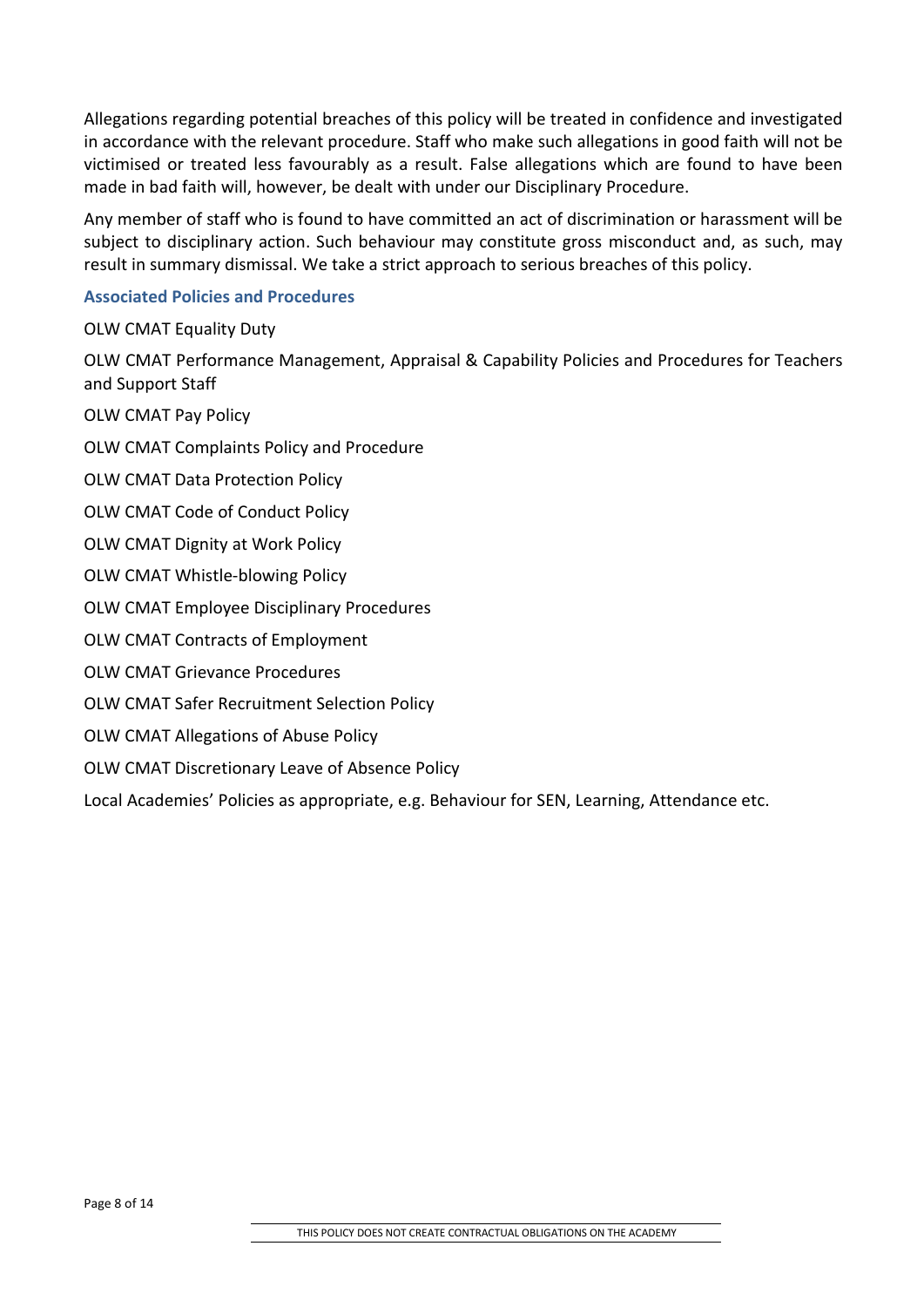## OLW CMAT EQUALITY ACTION PLAN

#### **Each Academy's commitment to equality and diversity**

#### **Ethos**

The Academy will fulfil its commitment to equality by:

- promoting an atmosphere of mutual trust and respect among all members of the Academy community, regardless of protected characteristic;
- ensuring that all staff, parents/carers and students are treated with dignity;
- challenging stereotypes in all aspects of Academy life;
- encouraging classroom and staffroom discussion of issues related to protected characteristics which reflect on stereotypes, expectations and the impact on learning;
- striving to eliminate all forms of bullying and violence

#### **Curriculum, learning and teaching**

The Academy will fulfil its commitment to equality by:

- ensuring equality of access for all students to all areas of the curriculum, to include subject choice and careers advice to meet students' individual needs;
- ensuring that the curriculum is balanced, broadly based and culturally inclusive that provides opportunities for students' spiritual, moral, social and cultural development;
- ensuring that teachers' planning and delivery takes account of issues related to protected characteristics and the need to challenge stereotypes;
- ensuring that resources in all areas of the curriculum promote knowledge and understanding of issues related to protected characteristics;
- ensuring that any particular learning needs of the genders are met

#### **Achievement, attainment, assessment progress**

The Academy will fulfil its commitment to equality by:

- having procedures to monitor and track progress and achievement by protected characteristics in order to identify and respond to trends and patterns;
- striving to maintain equally high expectations of all students

#### **Attendance**

The Academy will fulfil its commitment to equality by:

- monitoring student attendance by protected characteristics;
- using the data to develop strategies to address poor attendance

#### **Behaviour**

Page 9 of 14 The Academy will fulfil its commitment to equality by: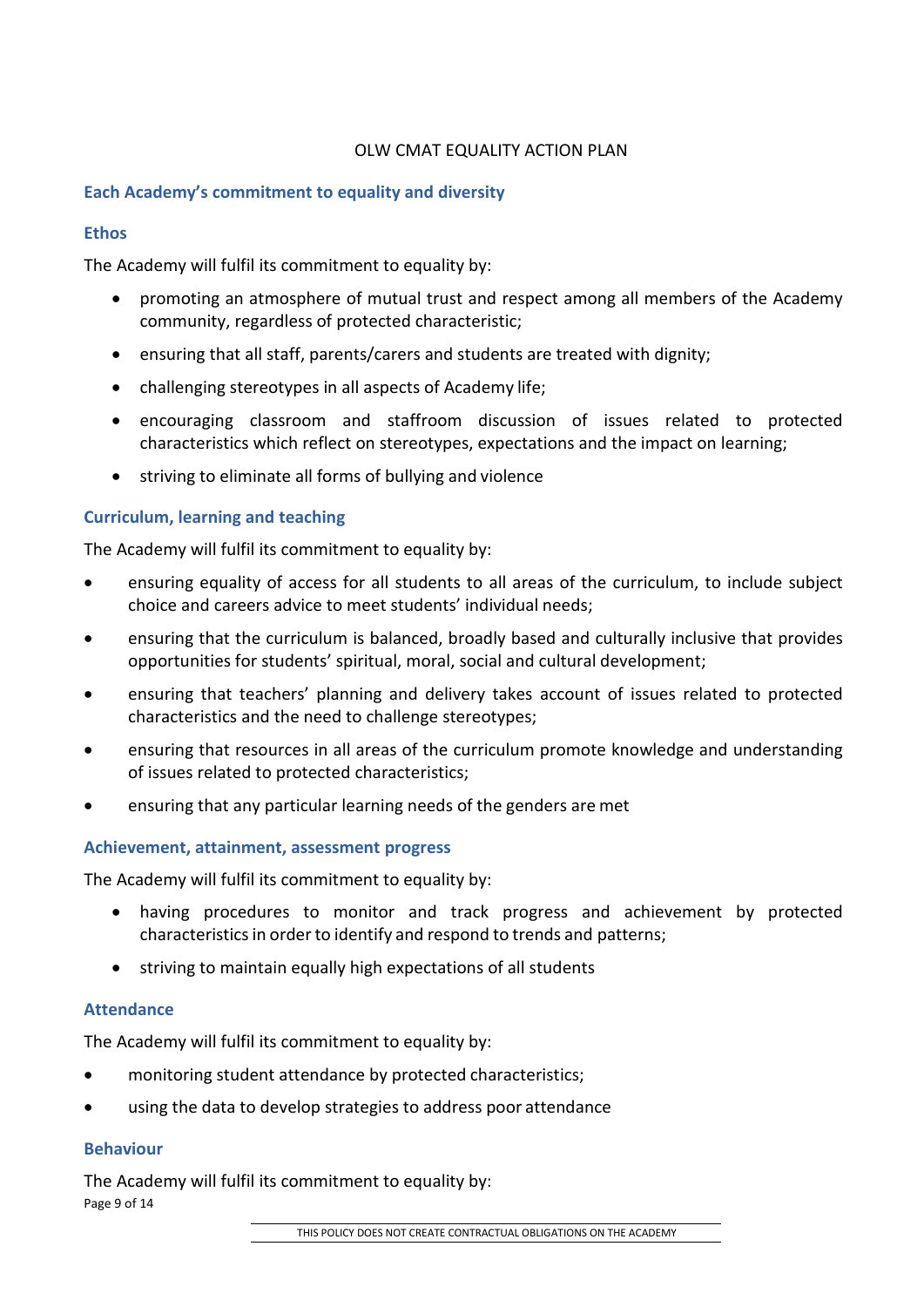- monitoring student behaviour and exclusions by protected characteristics;
- using the information collected to ensure that procedures are applied fairly and equitably to all students, ensuring their safety and security in the Academy;
- developing and implementing strategies to address any specific examples of inappropriate behaviour related to protected characteristics

## **Staff recruitment, training, career development and conditions of service**

The Academy will fulfil its commitment to equality and diversity by:

- ensuring that all staff, directors and governors responsible for appointing staff and reviewing staff performance and pay do not
- discriminate against members of staff according to the protected characteristics;
- taking account of the requirement to eliminate unlawful pay discrimination;
- ensuring that opportunities for professional development, career progression and promotion are free from unlawful discrimination
- monitoring workforce composition and promotions to ensure equality of opportunity at all levels
- reviewing regularly conditions of service, benefits and facilities to ensure that they are available to all staff who should have access to them and that there are no unlawful obstacles to accessing them

## **Community and parental / carer consultation**

The Academy will fulfil its commitment to equality by:

• working in partnership with parents/carers and the wider community to develop positive attitudes to issues relating to the protected characteristics

#### **Implementation**

The Academy's development/improvement planning process will be the main vehicle for implementing the policy. The process for implementation is as follows:

- Ensuring this policy is freely available to the Local Governing Body, staff, volunteers, students, parents/carers and visitors to the Academies including all contractors, and where necessary making its provisions explicit
- undertaking audit throughout the year to inform our action planning, including:
	- o auditing the current progress and attainment of all students by the protected characteristics\*, using Raiseonline and other data, and the Academy's data tracking system
	- $\circ$  targets to improve the performance of students with protected characteristics\* in any core area
	- o enhancing opportunities for students with protected characteristics\* equally to participate in extra-curricular activities
	- $\circ$  monitoring the attendance and exclusion data by protected characteristics\*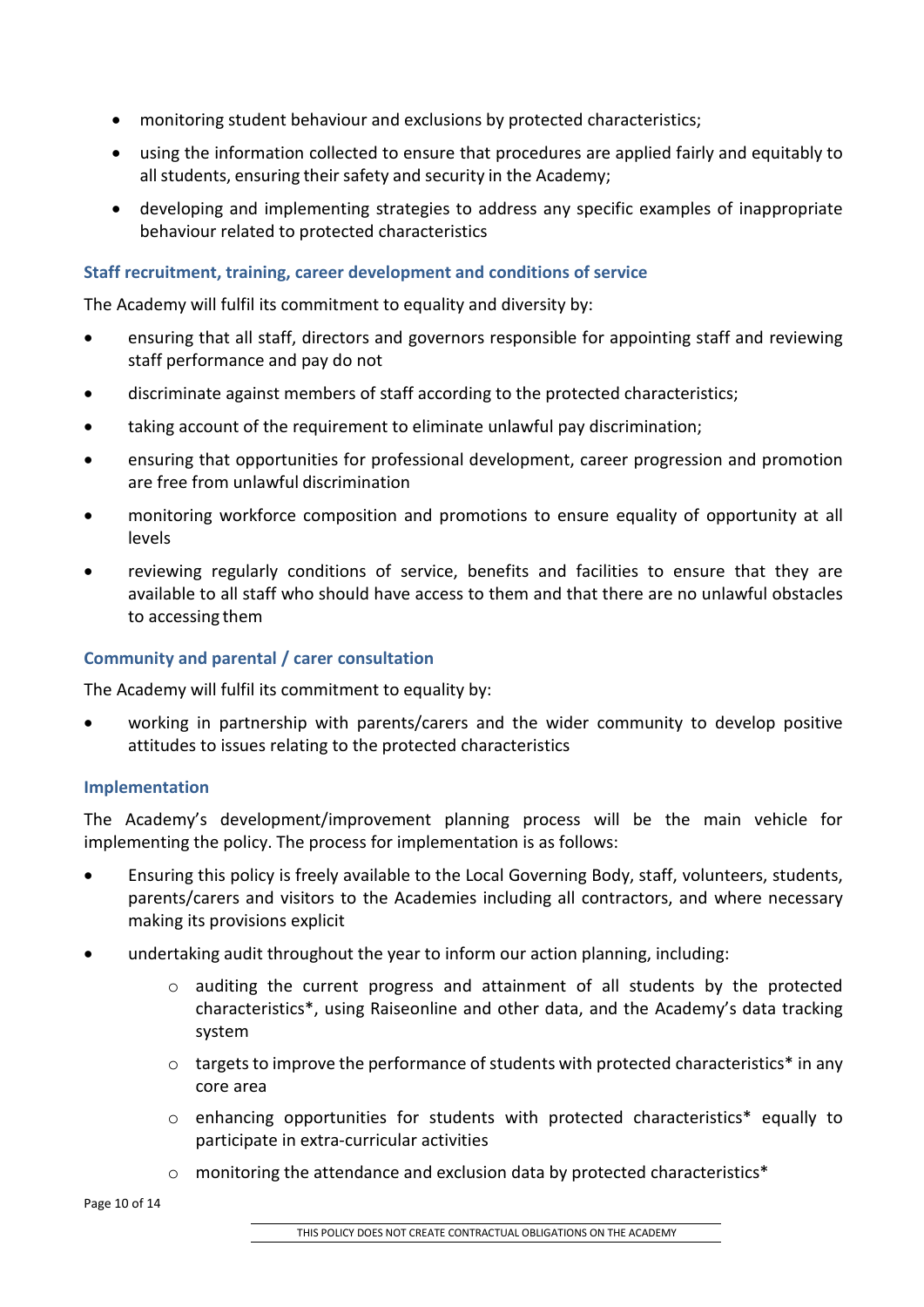- o monitoring data on behaviour by protected characteristics\* and dissemination to the appropriate Local Governors' Committee
- o analysis of any student rewards by protected characteristics\*
- o analysis of participation in Academy trips and visits by protected characteristics\*
- o monitoring those staff undertaking middle management and leadership training according to protected characteristics\*
	- i. monitoring the implementation of this policy via staff consultation
	- ii. reviewing existing policies informed by the light of these duties
	- iii. develop the awareness among directors, governors, staff, students and parents of the ongoing need to eliminate unlawful discrimination and harassment and to promote equality by consulting and disseminating this policy and action plan to all groups

\*where known

o developing training for all staff, directors and governors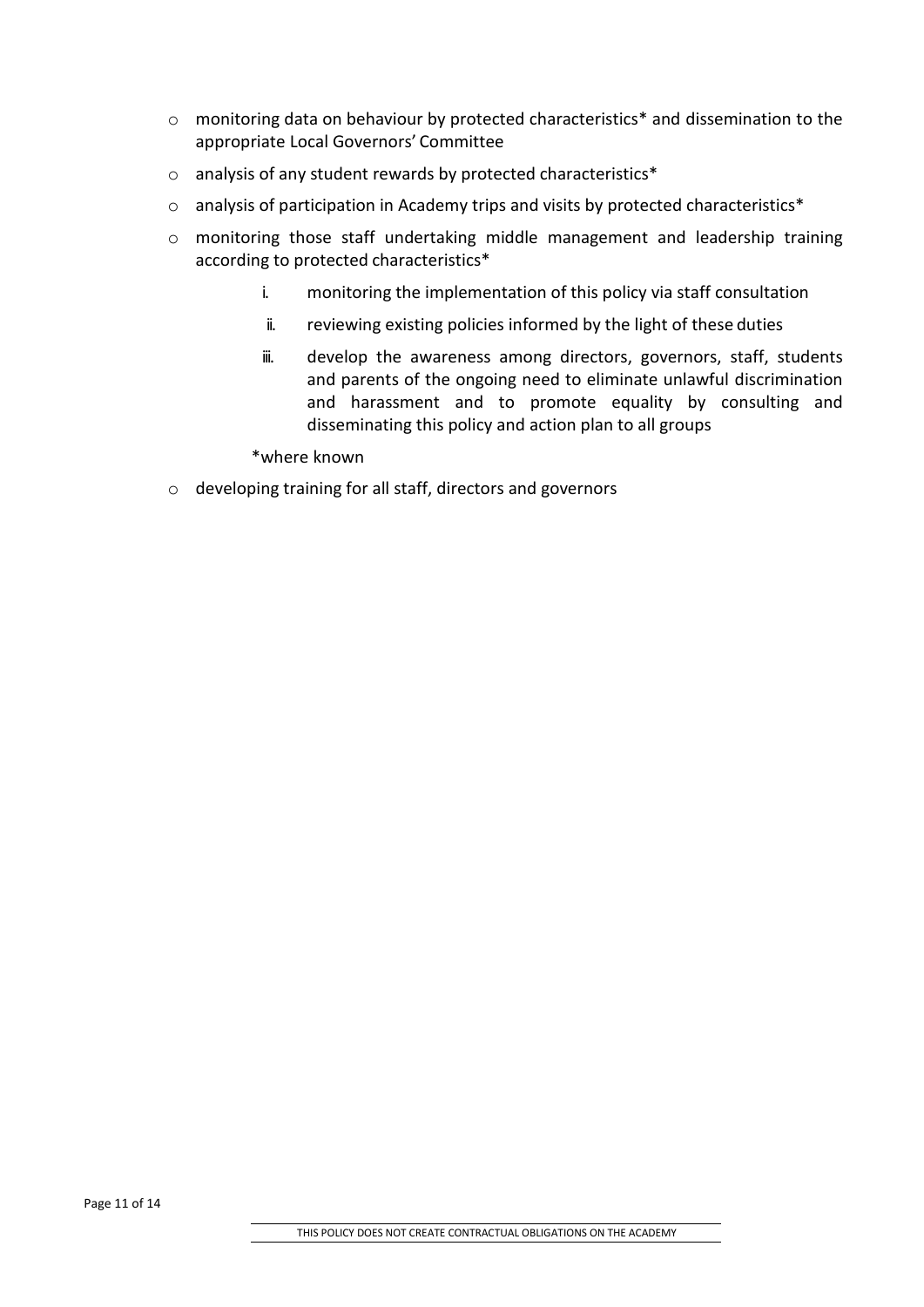#### **Equality and Diversity Scheme Checklist Service Provision**



Information is collected on protected characteristics, where known and subject to data protection, with regards to both students and staff and is used to identify priorities and objectives to eliminate discrimination and improve provision of services



Achievement and attainment data is analysed by protected characteristics and action is taken to narrow any identified gap as appropriate



All students are actively encouraged to participate in all aspects of Academy life e.g. assemblies, Academy Council, physical activities, and where there are barriers to this occurring, action is taken to reduce them to maximise inclusion for all



Bullying and harassment of staff and/or students on the grounds of protected characteristics are monitored and action is taken to eliminate such practice



Health education provision has been reviewed (including sex education, physical activity and healthy eating) and improvements made to ensure further equality



Stereotyping in terms of protected characteristics is actively challenged within and outside of the classroom including challenging stereotypes in subject choice and careers advice



The local governing body is representative of the students, staff and local community it serves

Reporting of the impact of the Equality & Diversity Policy and Action Plan is a standing item on the last Local Governors meeting of the academic year



Any students who may be vulnerable are supported by there being both male and female Designated Safeguarding Officers who are available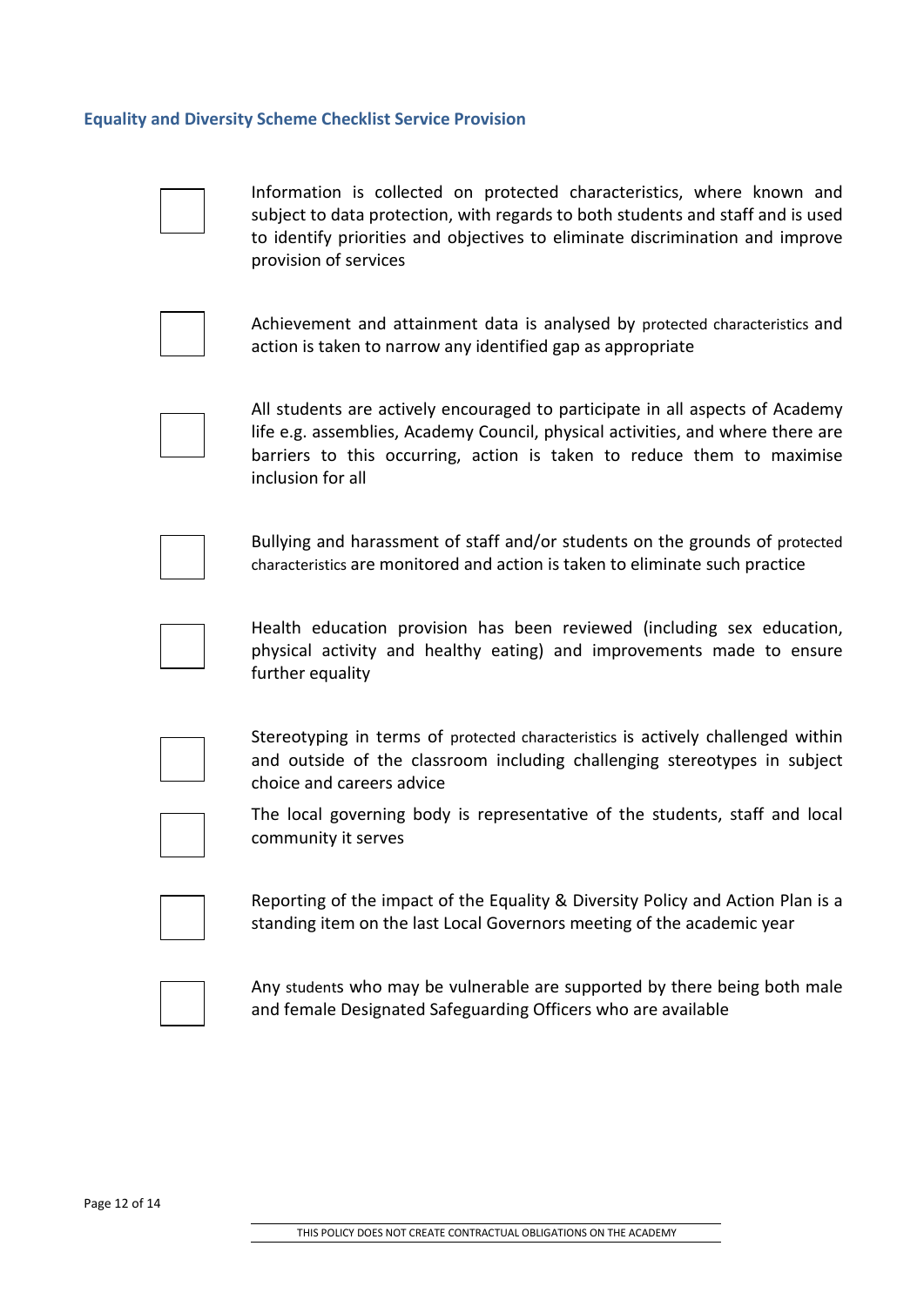## **Employer Duties**



Issues related to protected characteristics are carefully considered when appointing staff e.g. when allocating Teaching and Learning Responsibilities or re-evaluating staff structures, to ensure decisions are free of discrimination



Processes for the implementation of pay systems have been reviewed and we are assured that there is no negative impact on equality



Any bullying and harassment of staff on the grounds of protected characteristics would be monitored and action is taken to eliminate such practice

In the process of procuring goods and services we consider equality of opportunity issues and if appropriate we ensure equality requirements are contained within the contract